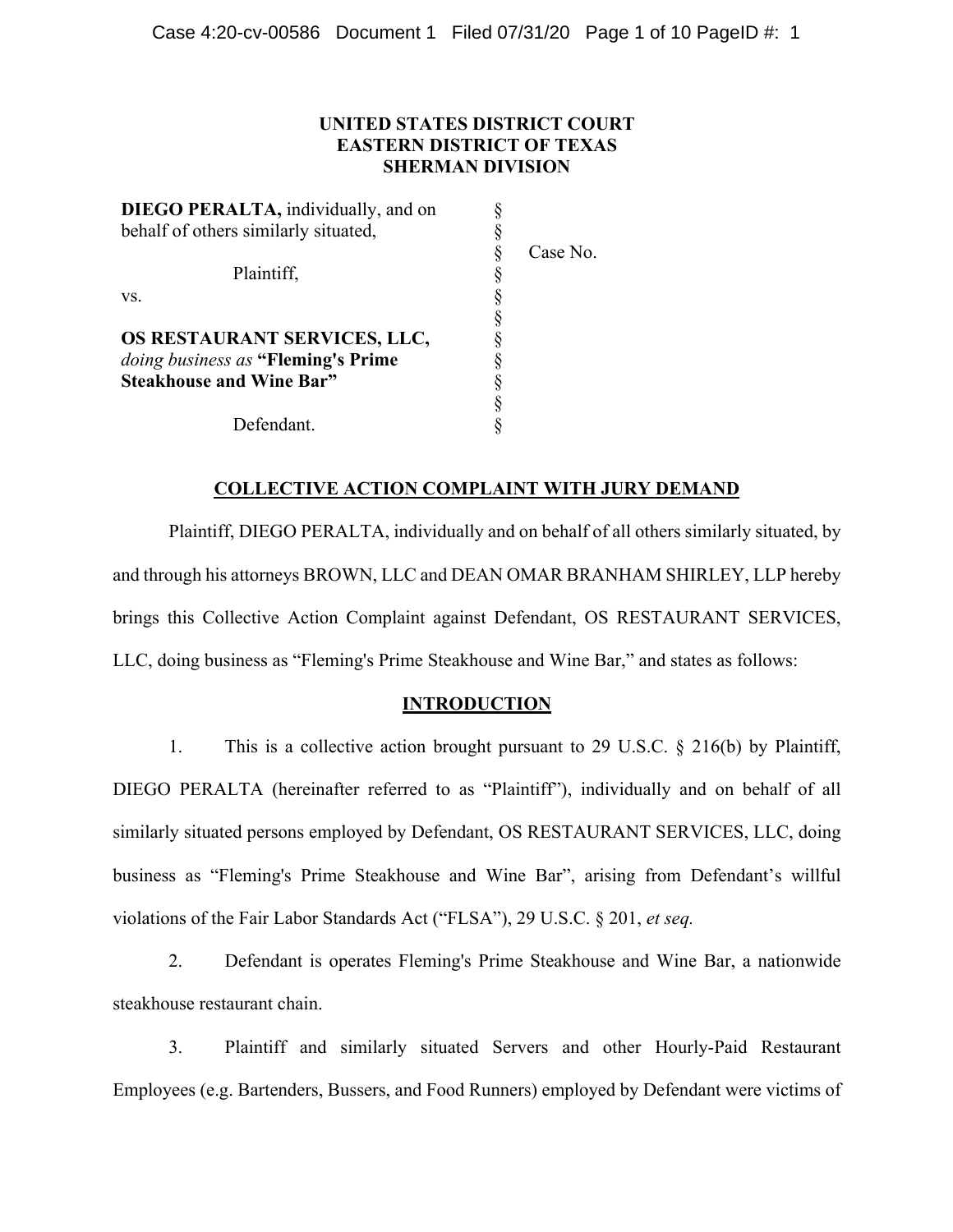### Case 4:20-cv-00586 Document 1 Filed 07/31/20 Page 2 of 10 PageID #: 2

Defendant's common unlawful policy of suffering and permitting employees to perform work "off the clock" and without compensation before, during, and after their shifts, in violation of the FLSA's minimum-wage and overtime requirements.

4. As a result, there were many weeks in which Plaintiff and other putative FLSA Collective members did not receive the federally mandated minimum wage, as well as many weeks in which Plaintiff and other putative Collective members did not receive compensation calculated at time-and-a-half (1.5) of their regular rate of pay for all hours worked in excess of forty (40) in a workweek, in violation of the FLSA.

5. Plaintiff brings this collective action pursuant to 29 U.S.C. § 216(b) on behalf of himself and all other similarly situated Servers and other Hourly-Paid Restaurant Employees employed by Defendant in the applicable time period, and seek unpaid minimum, overtime, in addition to liquidated damages, fees and costs, and any other remedies to which they may be entitled.

#### **JURISDICTION AND VENUE**

6. This Court has subject-matter jurisdiction over Plaintiff's FLSA claims pursuant to 28 U.S.C. § 1331 because Plaintiff's claims raise a federal question under 29 U.S.C. § 201, *et seq.*

7. The Court has personal jurisdiction over Defendant because it is conducted business in Texas, and has significant contacts with Texas that are related to Plaintiff's claims as well as the claims of the putative Collective, including employing Texas residents, including Plaintiff, to work in Texas.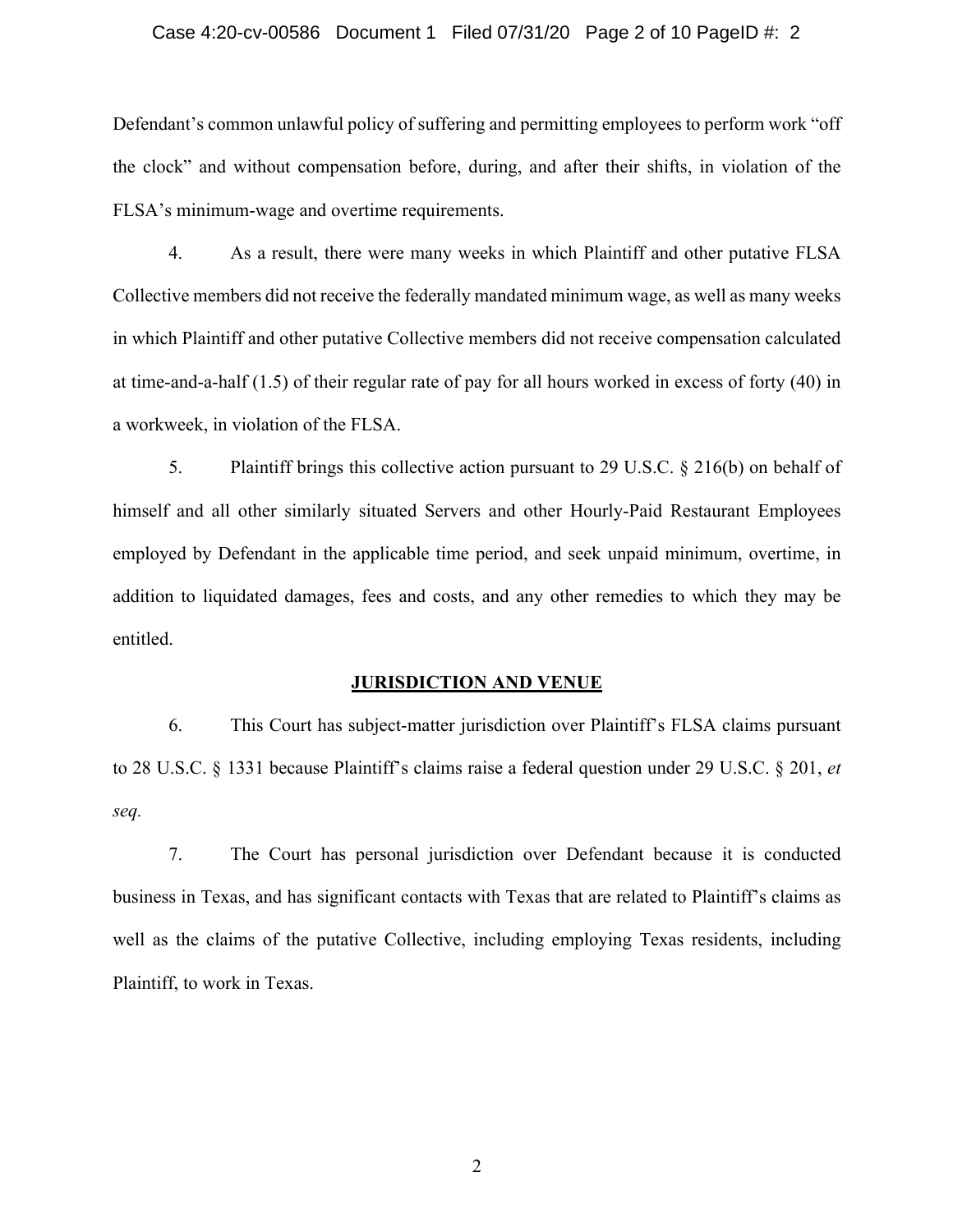8. Venue is proper in this district pursuant to 28 U.S.C. § 1391(b)(2) and (3) because Defendant employed Plaintiff in this district and because a substantial portion of the events that give rise to the Plaintiff's claims occurred in this district.

### **PARTIES**

9. Plaintiff DIEGO PERALTA an adult resident of Collin County, Texas.

10. Plaintiff was employed by Defendant as a Server from approximately April 2017 through October 2019. Plaintiff signed a consent form to join this lawsuit, which is attached as *Exhibit 1*.

11. Plaintiff worked in Defendant's restaurant in Plano, Texas and was paid \$2.13 per hour.

12. Defendant is a Florida Limited Liability Company with a principal business address located at 2202 North West Shore Boulevard, 5<sup>th</sup> Floor, Tampa, Florida 33607. Defendant may be served on its statutory agent Kelly Lefferts at 2202 North West Shore Boulevard, 5<sup>th</sup> Floor, Tampa, Florida 33607.

### **FACTUAL ALLEGATIONS**

13. The FLSA applies in this case on an enterprise basis.

14. Defendant is an enterprise whose annual gross volume of sales made or business done exceeds \$500,000.

15. Defendant is an enterprise that has had employees engaged in commerce or in the production of goods for commerce, and handling, selling, or otherwise working on goods or materials that have been moved in or produced for commerce.

16. Defendant has employed and continues to employ Servers and other Hourly-Paid Restaurant Employees.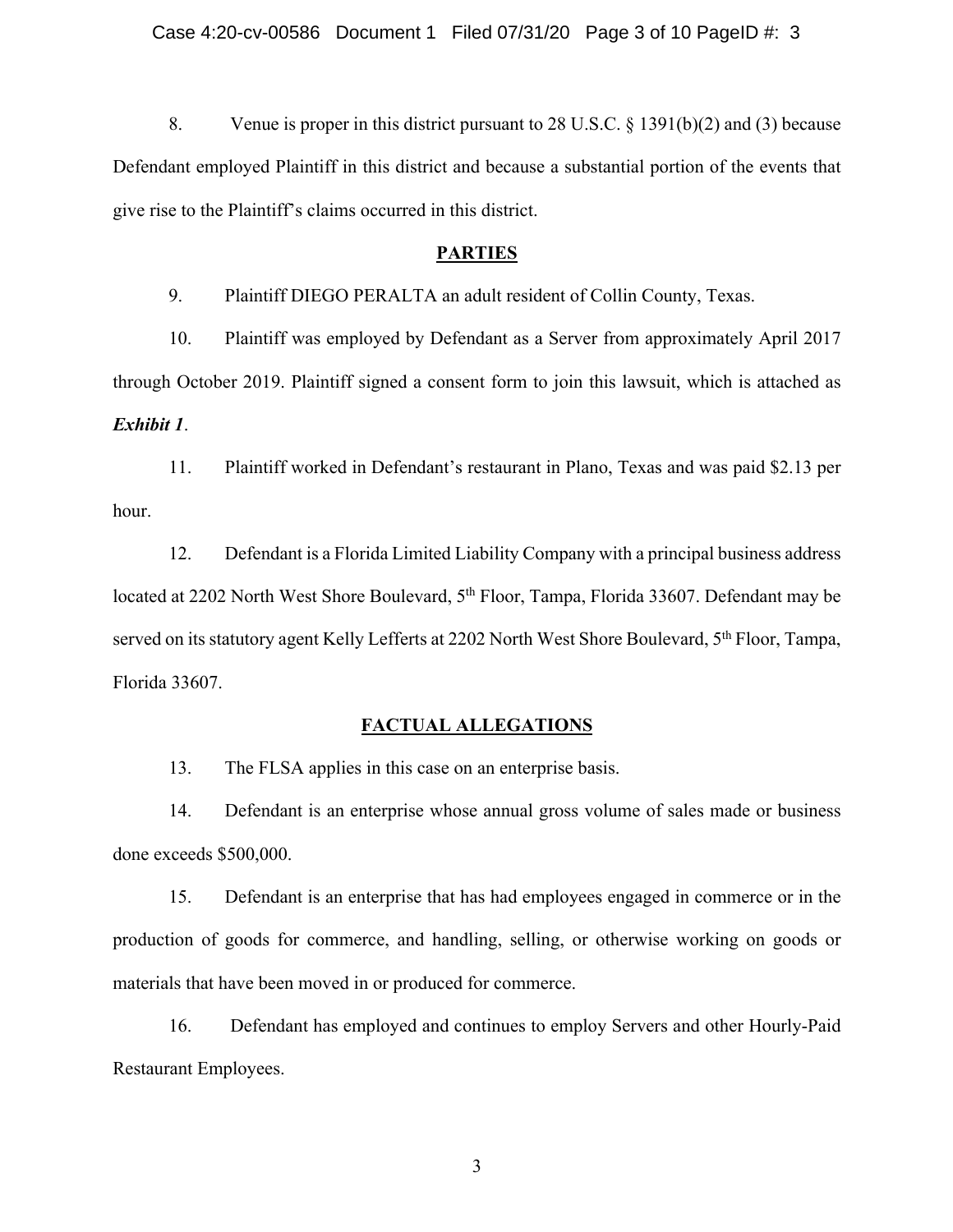### Case 4:20-cv-00586 Document 1 Filed 07/31/20 Page 4 of 10 PageID #: 4

17. Servers and other Hourly-Paid Restaurant Employees were classified as hourlypaid, non-exempt employees.

18. Defendant maintained a common policy of requiring Servers and other Hourly-Paid Restaurant Employees to perform work off the clock at the beginning and continuing through substantial portions of their shifts.

19. Defendant maintained a common policy of requiring Servers and other Hourly-Paid Restaurant Employees to perform work off the clock towards the end of and after their scheduled shifts.

20. As a result of Defendant's failure to pay his for all hours worked, there were many weeks in which Servers' and other Hourly-Paid Restaurant Employees' total hourly wages amounted to less than \$2.13 per hour, the minimum wage applicable to tipped employees.

21. As a result of Defendant's failure to pay for all hours worked, there were many weeks in which Servers and other Hourly-Paid Restaurant Employees did not receive time-and-ahalf of their regular rate of pay for all hours worked in excess of forty (40) in a workweek.

22. Defendant knew about the foregoing violations, but has willfully failed to provide Servers and other Hourly-Paid Restaurant Employees with the wages they are owed pursuant to the FLSA.

#### **COLLECTIVE ACTION ALLEGATIONS**

23. Plaintiff brings this action pursuant to 29 U.S.C. § 216(b) of the FLSA on his own behalf and on behalf of:

> All persons who worked as Servers or other Hourly-Paid Restaurant Employees at any Fleming's Prime Steakhouse and Wine Bar located in the United States at any time within the period of the three (3) years prior to the commencement of this action prior to the commencement of this action through the date of judgment.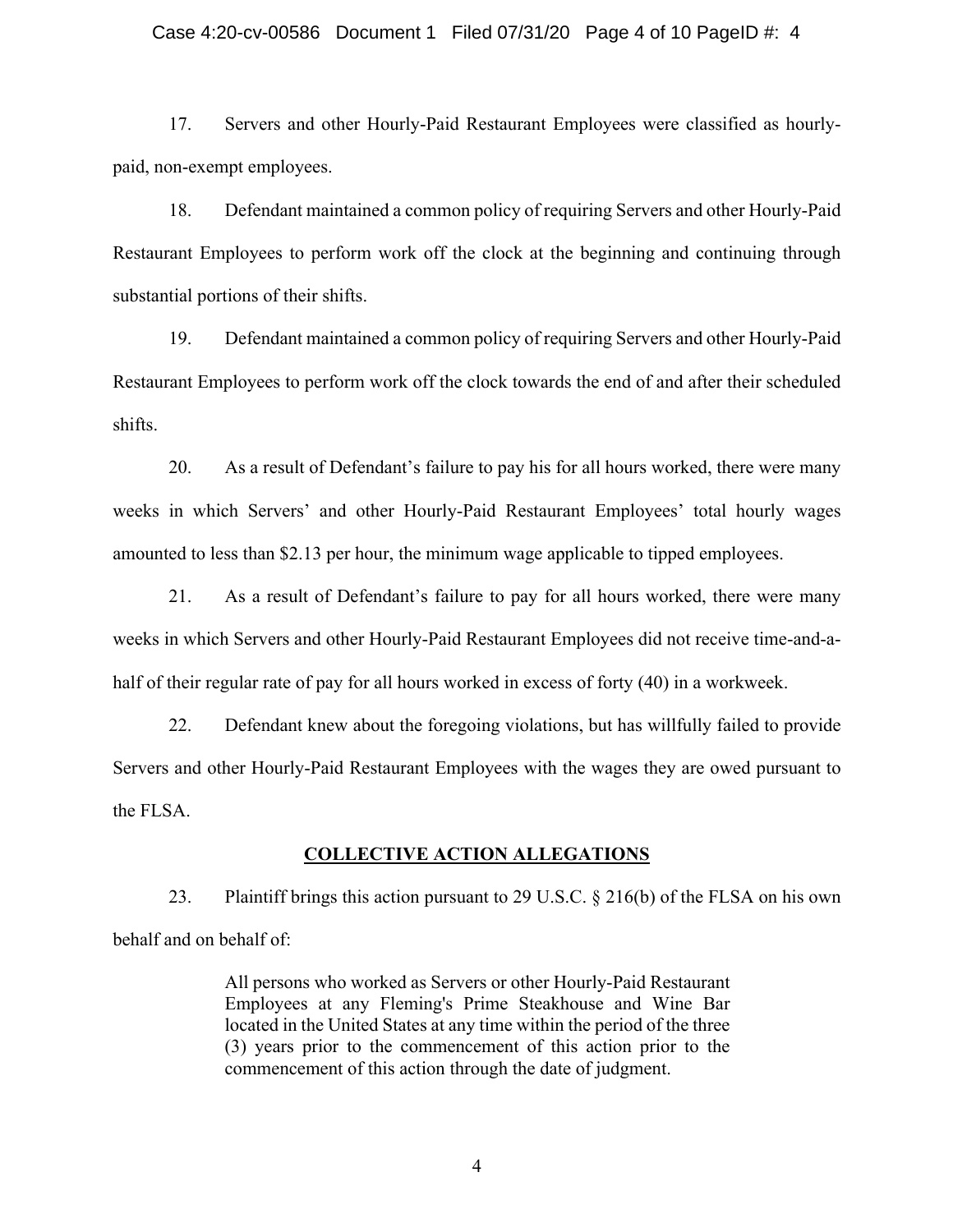### Case 4:20-cv-00586 Document 1 Filed 07/31/20 Page 5 of 10 PageID #: 5

(hereinafter referred to as the "FLSA Collective"). Plaintiff reserves the right to amend this definition as necessary.

24. With respect to the claims set herein, a collective action under the FLSA is appropriate because the employees described above are "similarly situated" to Plaintiff under 29 U.S.C. § 216(b). The class of employees on behalf of whom Plaintiff brings this collective action are similarly situated because: (a) they have been or are employed in the same or similar positions; (b) they were or are subject to the same or similar unlawful practices, policy, or plan; and (c) their claims are based upon the same factual and legal theories.

25. The employment relationships between Defendant and every FLSA Collective member are the same and differ only by name, location, and rate of pay. The key legal issues are the same for every FLSA Collective member, to wit:

- a. Whether FLSA Collective members were required to perform work off the clock;
- b. Whether FLSA Collective members' off-the-clock work resulted in a violation of the FLSA;
- c. Whether Defendant's violations of the FLSA were willful and/or done in good faith.

26. Plaintiff estimates the FLSA Collective, including both current and former employees over the relevant period, will include over 1,000 members. The precise number of FLSA Collective members should be readily available from a review of Defendant's personnel and payroll records.

# **COUNT I (Brought Individually and as a 29 U.S.C. § 216(b) Collective Action) Violation of the Fair Labor Standards Act, 29 U.S.C. § 201,** *et seq***. FAILURE TO PAY MINIMUM WAGE**

27. Plaintiff re-alleges and incorporates all previous paragraphs herein.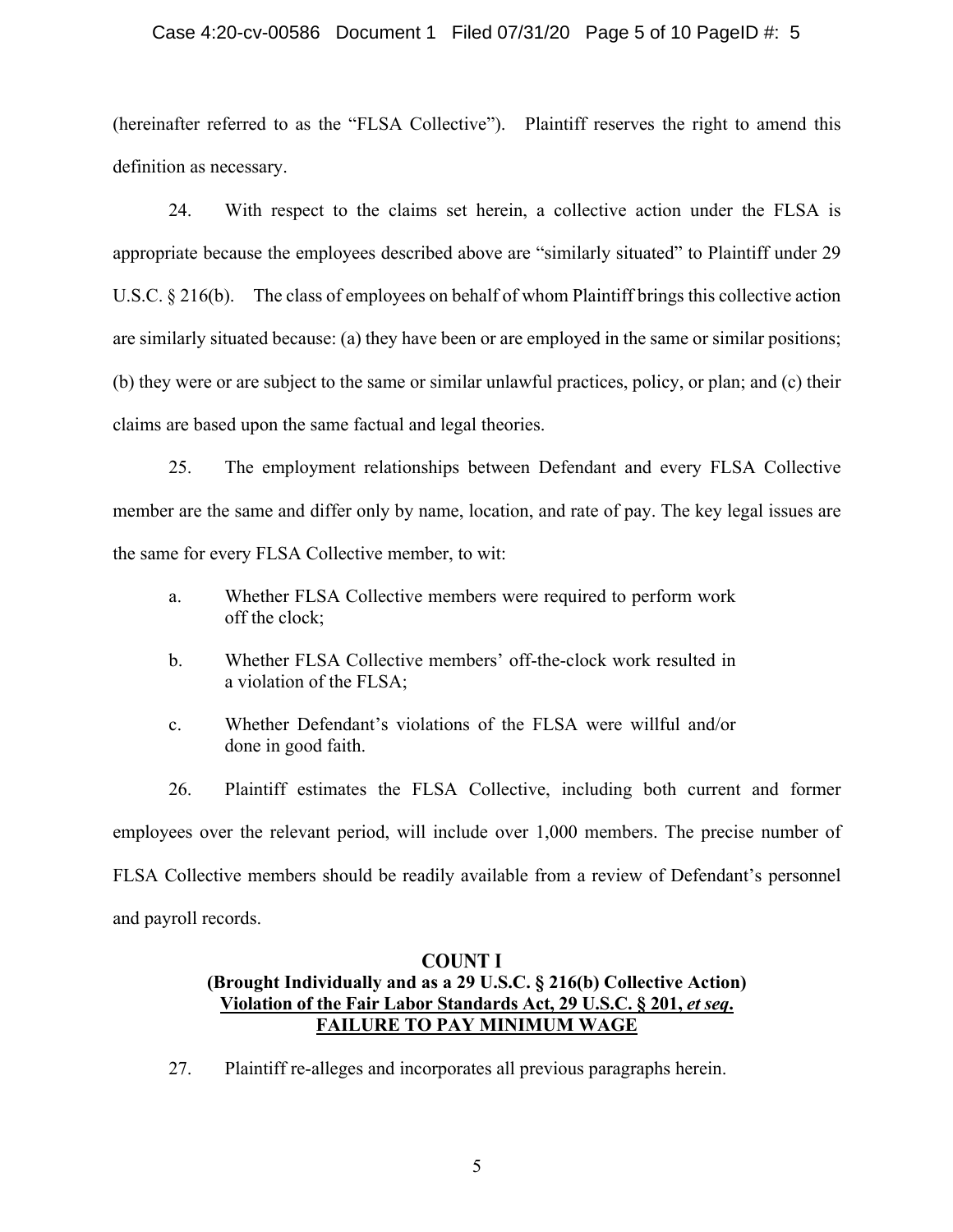## Case 4:20-cv-00586 Document 1 Filed 07/31/20 Page 6 of 10 PageID #: 6

28. 29 U.S.C. § 206(a) provides: "Every employer shall pay to each of his employees who in any workweek is engaged in commerce or in the production of goods for commerce, or is employed in an enterprise engaged in commerce or in the production of goods for commerce, wages at … not less than … \$7.25 an hour…."

29. At all relevant times alleged herein, the minimum wage applicable to tipped employees has been \$2.13 per hour.

30. At all times relevant to this action, Defendant was an employer under 29 U.S.C. § 203(d) of the FLSA, subject to the provisions of 29 U.S.C. § 201, *et seq*.

31. Defendant is engaged in interstate commerce, or in the production of goods for commerce, as defined by the FLSA.

32. At all times relevant to this action, Plaintiff and other FLSA Collective members were "employees" of Defendant within the meaning of 29 U.S.C. § 203(e)(1) of the FLSA.

33. At all times relevant to this action, Defendant "suffered or permitted" Plaintiff and other FLSA Collective members to work and thus "employed" them within the meaning of 29 U.S.C.  $\S 203(g)$  of the FLSA.

34. At all times relevant to this action, Plaintiff and other FLSA Collective members were not exempt from the protections of the FLSA.

35. At all times relevant to this action, Defendant failed to pay Plaintiff and other FLSA Collective members for all hours worked.

36. As a result of Defendant's policy of failing to pay Plaintiff and other FLSA Collective members for all hours worked, there were many weeks in which Plaintiff and other FLSA Collective members' hourly wages averaged out to less than \$2.13 per hour.

37. Defendant's failure to pay Plaintiff and other FLSA Collective members minimum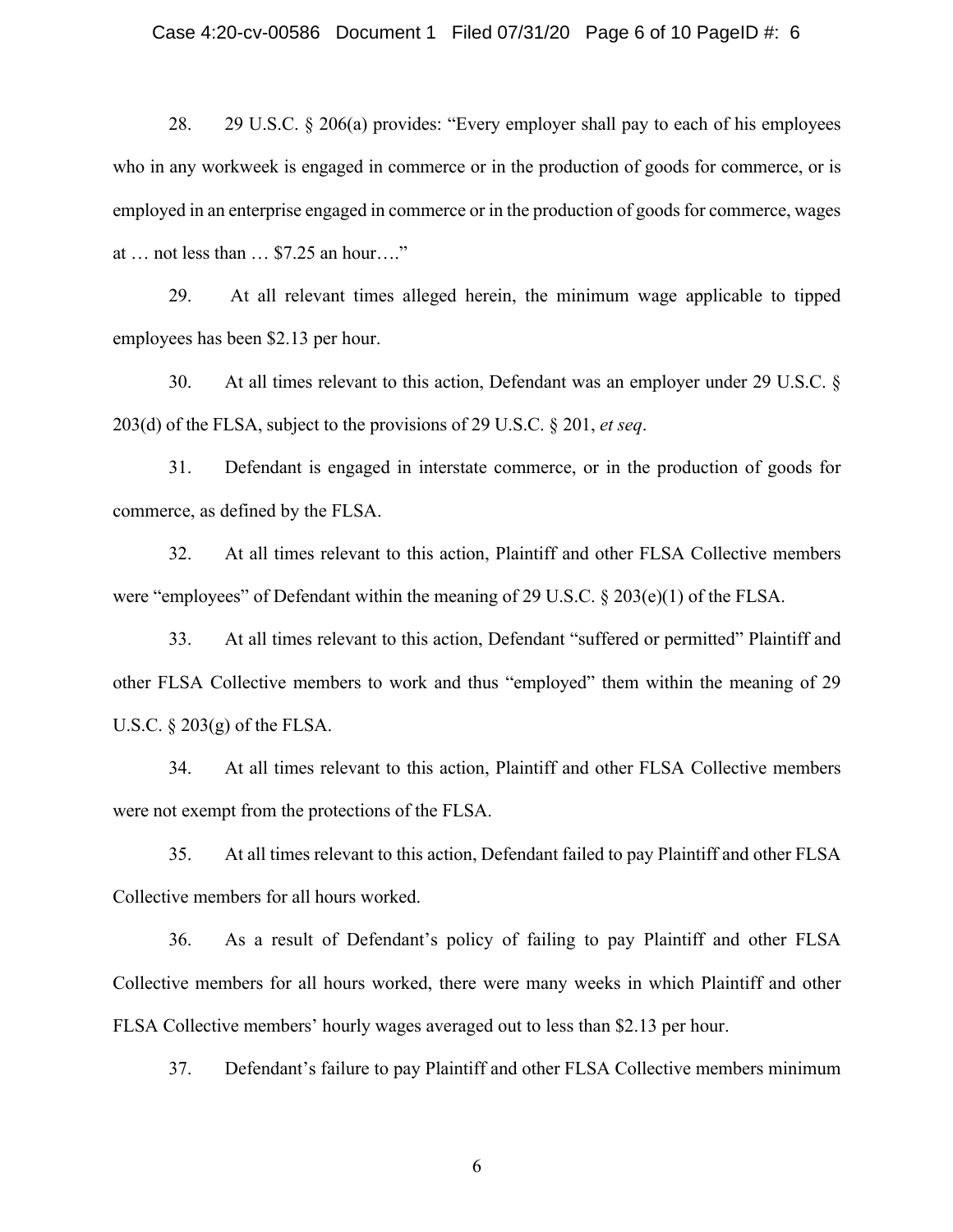### Case 4:20-cv-00586 Document 1 Filed 07/31/20 Page 7 of 10 PageID #: 7

wage was knowing and willful. Defendant knew that its policies resulting in Plaintiff and FLSA Collective members not being paid for time worked, and Defendant could have properly compensated Plaintiff and other FLSA Collective members for such work, but did not. *See* 29 U.S.C. § 255(a) ("[A] cause of action arising out of a willful violation [of the FLSA] may be commenced within three years….").

38. Defendant's failure to pay Plaintiff and other FLSA Collective members minimum wage was not done in good faith, or in conformity with or in reliance on any written administrative regulation, order, ruling, approval, or interpretation by the U.S. Department of Labor and/or any state department of labor, or any administrative practice or enforcement policy of such departments.

39. The FLSA, 29 U.S.C.  $\S 216(b)$ , provides that as a remedy for a violation of the Act, an employee is entitled to his or his unpaid wages (and unpaid overtime if applicable) plus an additional equal amount in liquidated damages (double damages), plus costs and reasonable attorneys' fees.

40. Defendant is in possession and control of necessary documents and information from which Plaintiff would be able to precisely calculate damages.

## **COUNT II (Brought Individually and as a 29 U.S.C. § 216(b) Collective Action)** Violation of the Fair Labor Standards Act, 29 U.S.C. § 201, *et seq.* **FAILURE TO PAY OVERTIME**

41. Plaintiff re-alleges and incorporates all previous paragraphs herein.

42. 29 U.S.C. § 207(a)(1) provides:

[N]o employer shall employ any of his employees who in any workweek is engaged in commerce or in the production of goods for commerce, or is employed in an enterprise engaged in commerce or in the production of goods for commerce, for a workweek longer than forty hours unless such employee receives compensation for his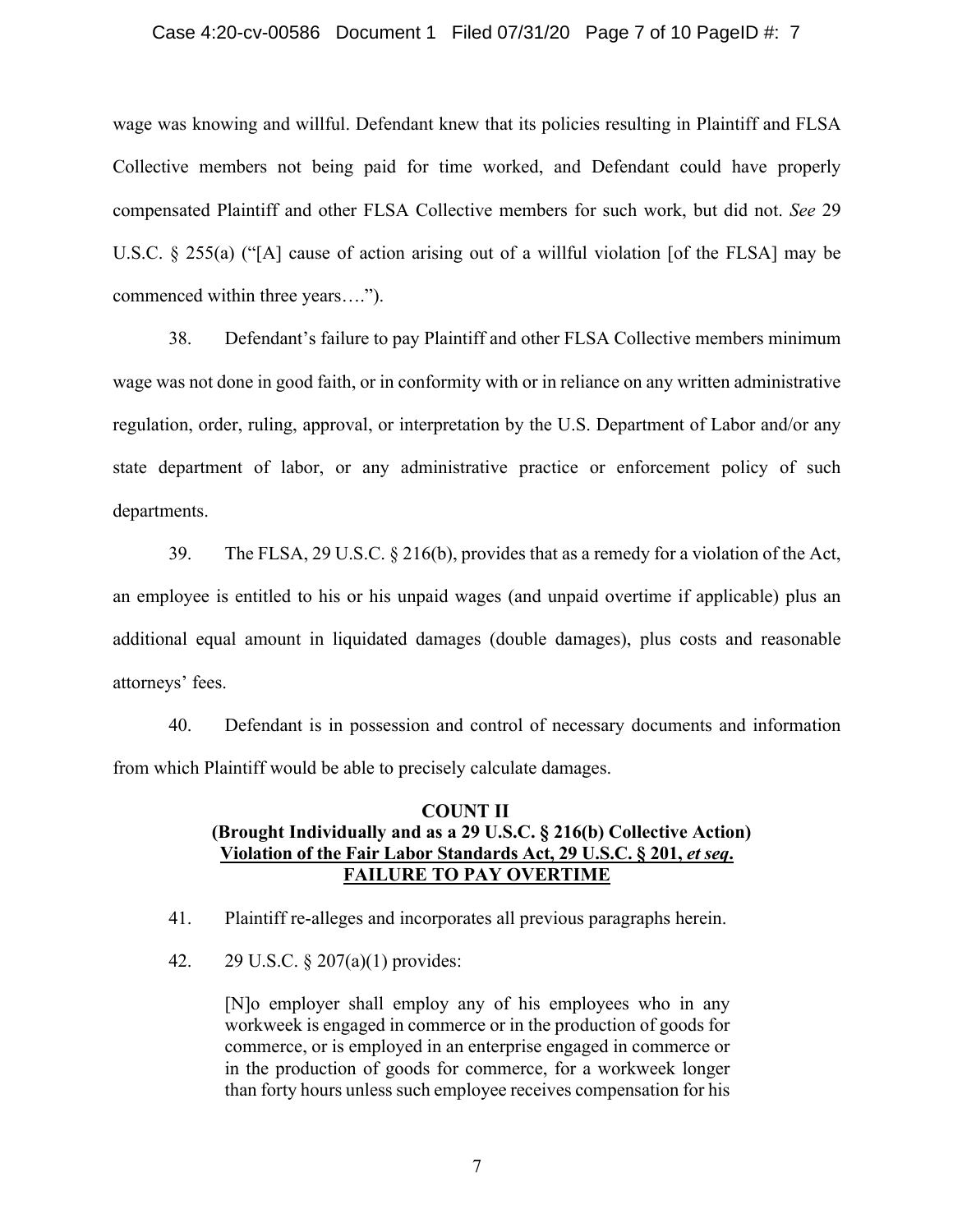## Case 4:20-cv-00586 Document 1 Filed 07/31/20 Page 8 of 10 PageID #: 8

employment in excess of the hours above specified at a rate not less than one and one-half times the regular rate at which he is employed.

43. Plaintiff and other FLSA Collective Members worked many workweeks in excess of 40 hours within the last three years.

44. At all times relevant to this action, Defendant failed to pay Plaintiff and other FLSA Collective members for all hours worked in excess of 40 in a workweek.

45. In workweeks where Plaintiff and other FLSA Collective members worked 40 hours or more, the time spent working off the clock should have been paid at the federally mandated rate of time-and-a-half (1.5) of each employee's regularly hourly wage, but Plaintiff and FLSA Collective members received no pay for such hours.

46. Defendant's failure to pay Plaintiff and other FLSA Collective members overtime wages was knowing and willful. Defendant knew that its policies resulting in Plaintiff and FLSA Collective members not being paid for time spent working, and Defendant could have properly compensated them for such work, but did not. *See* 29 U.S.C. § 255(a) ("[A] cause of action arising out of a willful violation [of the FLSA] may be commenced within three years….").

47. Defendant's failure to pay Plaintiff and other FLSA Collective members overtime was not done in good faith, or in conformity with or in reliance on any written administrative regulation, order, ruling, approval, or interpretation by the U.S. Department of Labor and/or any state department of labor, or any administrative practice or enforcement policy of such departments.

48. The FLSA, 29 U.S.C. § 216(b), provides that as a remedy for a violation of the Act, an employee is entitled to his or his unpaid wages (and unpaid overtime if applicable) plus an additional equal amount in liquidated damages (double damages), plus costs and reasonable attorneys' fees.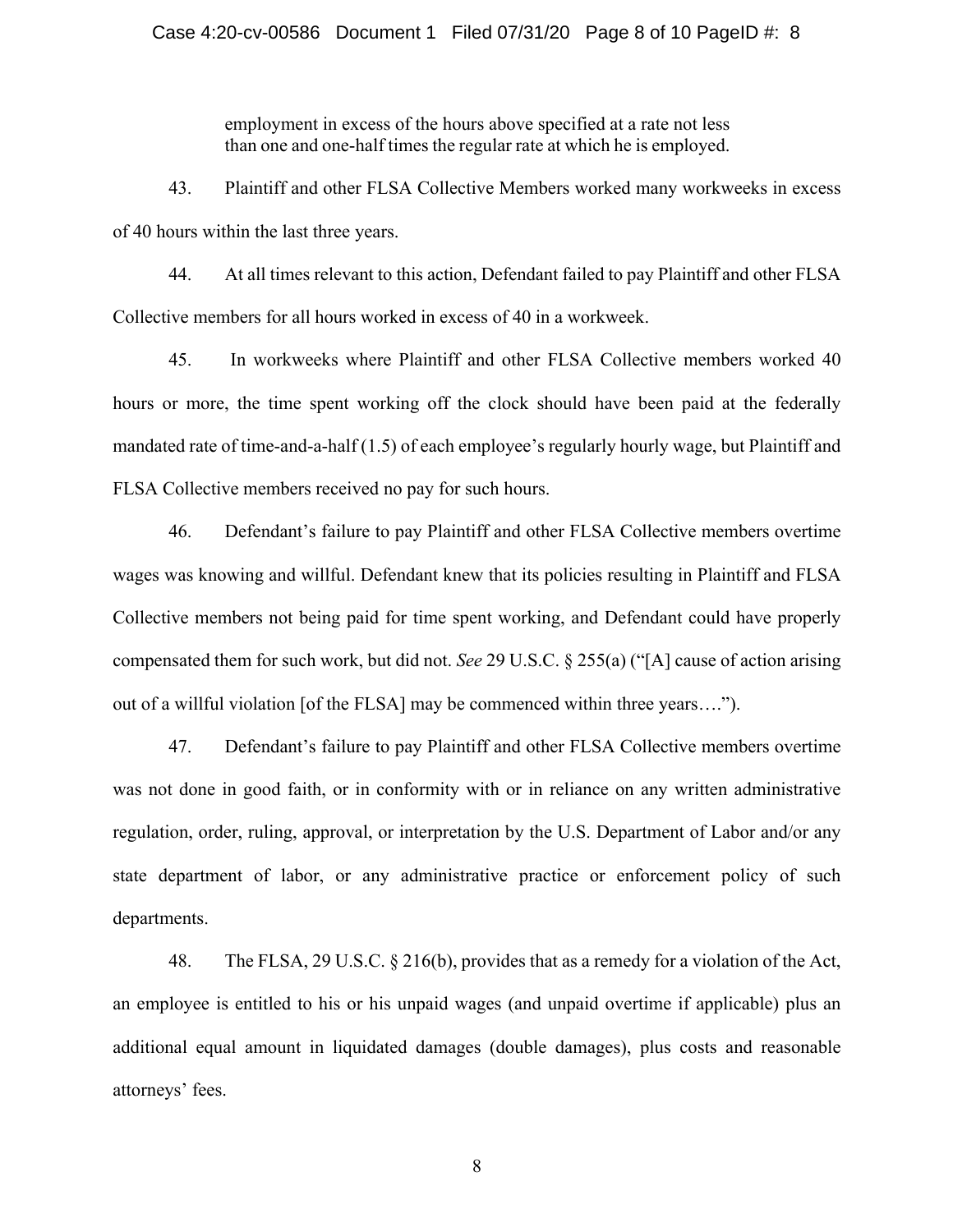Case 4:20-cv-00586 Document 1 Filed 07/31/20 Page 9 of 10 PageID #: 9

49. Defendant is in possession and control of necessary documents and information

from which Plaintiff would be able to precisely calculate damages.

# **RELIEF REQUESTED**

WHEREFORE, Plaintiff, DIEGO PERALTA, requests an entry of an Order the following

relief:

- a. Certifying this case as a collective action in accordance with 29 U.S.C. § 216(b) with respect to the FLSA claims set forth herein (Counts I and II);
- b. Ordering Defendant to disclose in computer format, or in print if no computer readable format is available, the names and addresses of all FLSA Collective members, and permitting Plaintiff to send notice of this action to all those similarly situated individuals, including the publishing of notice in a manner that is reasonably calculated to apprise the class members of their rights by law to join and participate in this lawsuit;
- c. Declaring Defendant willfully violated the FLSA and the Department of Labor's attendant regulations as cited herein;
- d. Granting judgment in favor of Plaintiff and against Defendant and awarding Plaintiff and the FLSA Collective the full amount of damages and liquidated damages available by law;
- e. Awarding reasonable attorneys' fees and costs incurred by Plaintiff in this action as provided by statute;
- f. Awarding pre- and post-judgment interest to Plaintiff on these damages; and
- g. Awarding such other and further relief as this Court deems appropriate.

# **JURY DEMAND**

Plaintiff, DIEGO PERALTA, individually and on behalf of all others similarly situated, by

and through his attorneys, hereby demands a trial by jury pursuant to Rule 38 of the Federal Rules

of Civil Procedure and the court rules and statutes made and provided with respect to the foregoing

claims.

Dated: July 31, 2020